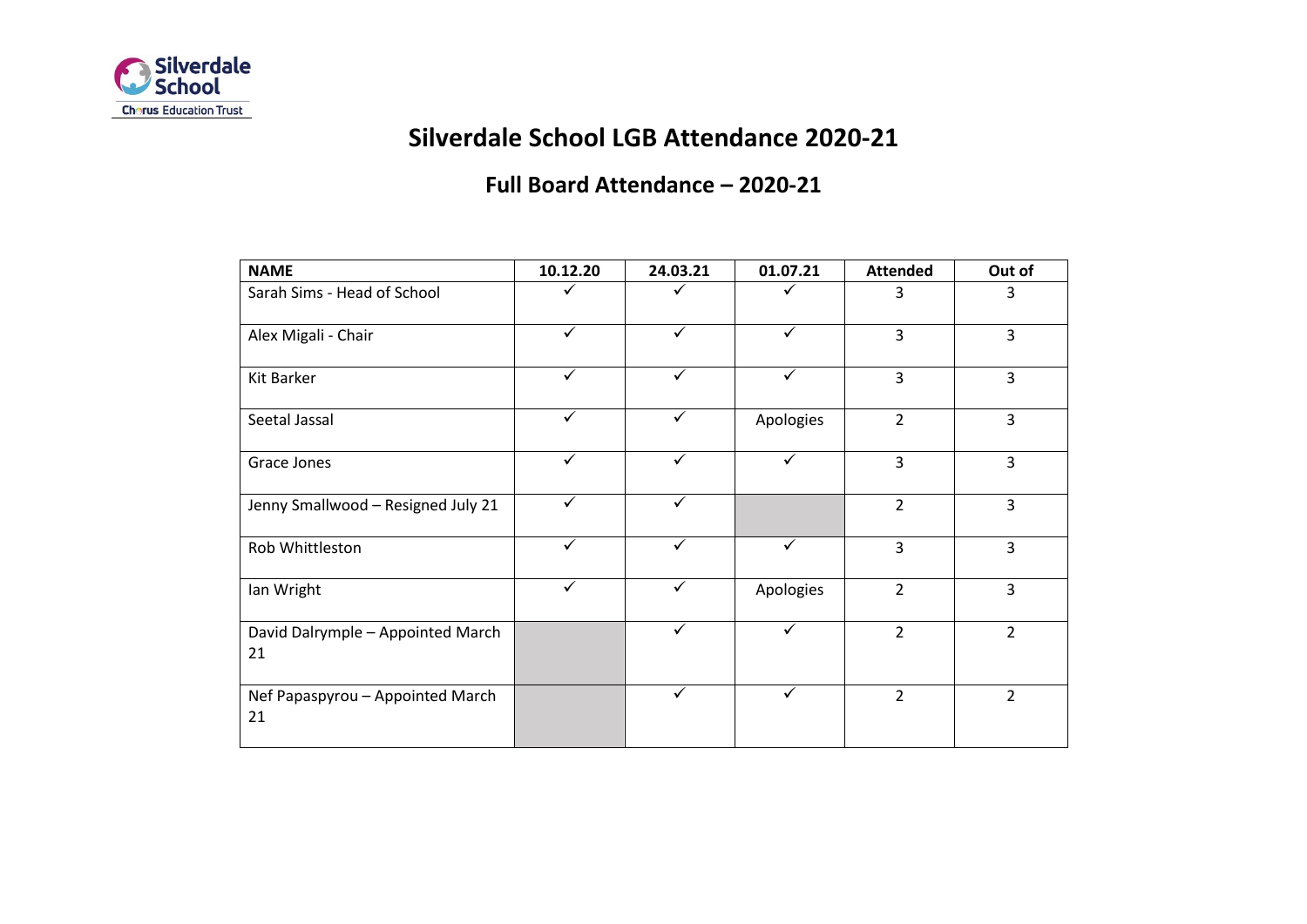

| <b>NAME</b>                         | 24.09.20  | 21.01.21 | 06.05.21  | 24.06.21  | <b>Attended</b> | Out of |
|-------------------------------------|-----------|----------|-----------|-----------|-----------------|--------|
| Sarah Sims-Head of School           |           |          |           |           | 4               | 4      |
| Ian Wright - Chair of<br>Committee  |           | ✓        |           | Apologies | 3               | 4      |
| Kit Barker                          |           | ✓        | ✓         | ✓         | 4               | 4      |
| Grace Jones                         |           | ✓        |           | ✓         | 4               | 4      |
| Seetal Jassal - Appointed Dec<br>20 |           |          | Apologies | Apologies | 1               | 3      |
| Alex Migali                         | Apologies |          | ✓         | ✓         | 3               | 4      |

#### **Resources Committee Attendance – 2020-21**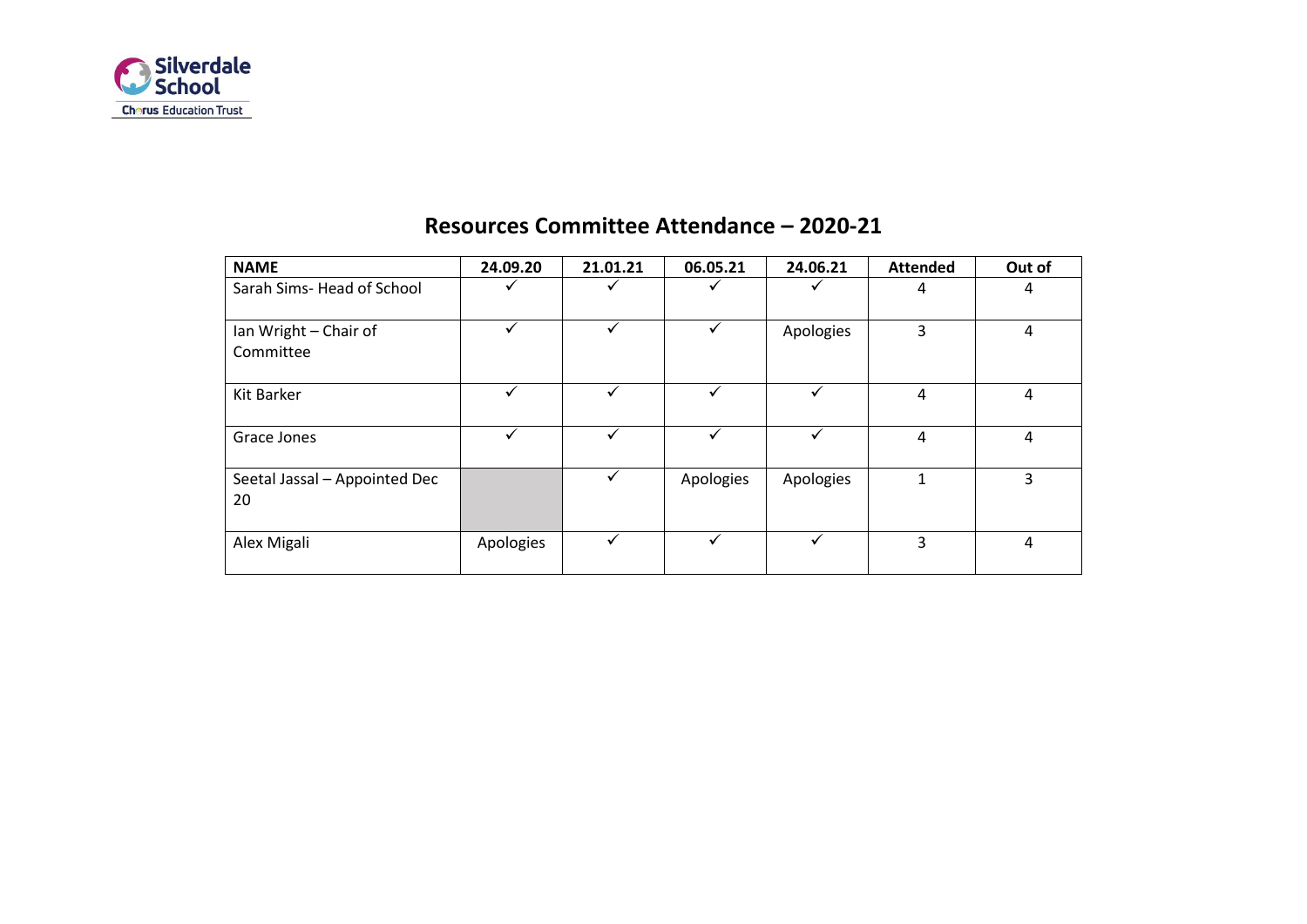

| <b>NAME</b>                           | 12.11.20                | 04.03.21  | 07.06.21                | <b>Attended</b> | Out of |
|---------------------------------------|-------------------------|-----------|-------------------------|-----------------|--------|
| Sarah Sims-Head of School             | Deputy Head<br>attended | ✓         | Deputy Head<br>attended |                 | 3      |
| Jenny Smallwood - Chair of Committee  |                         | Apologies |                         | 2               | 3      |
| Grace Jones                           | ✓                       | ✓         | ✓                       | 3               | 3      |
| Alex Migali                           | ✓                       |           |                         | 3               | 3      |
| Seetal Jassal - Appointed December 20 |                         | ✓         | Apologies               | 1               | 2      |
| David Dalrymple - Appointed March 21  |                         |           |                         | 1               |        |
| Nef Papaspyrou - Appointed March 21   |                         |           |                         |                 |        |

# **Safeguarding & Inclusion Committee Attendance – 2020-21**